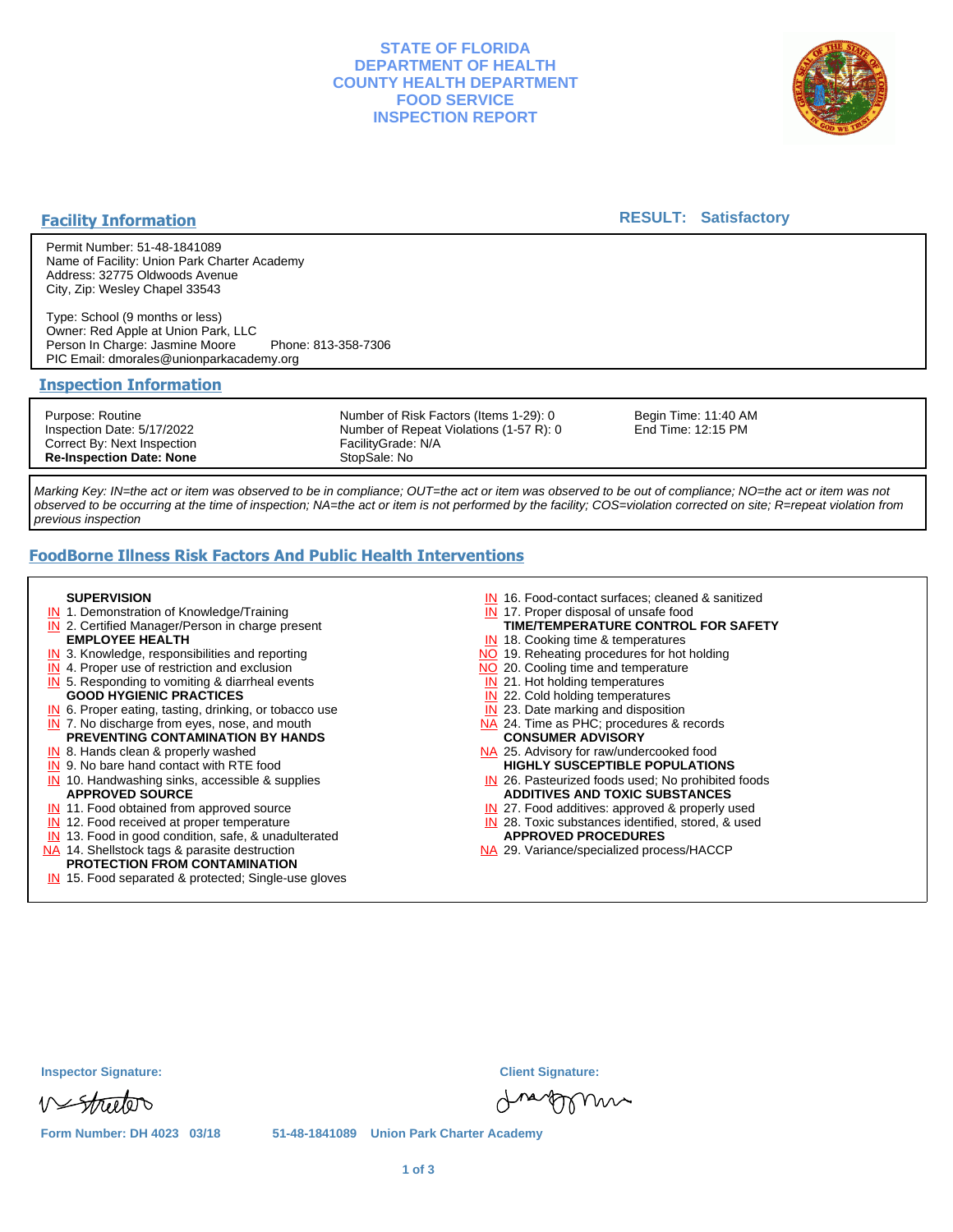### **STATE OF FLORIDA DEPARTMENT OF HEALTH COUNTY HEALTH DEPARTMENT FOOD SERVICE INSPECTION REPORT**



## **Good Retail Practices**

#### **SAFE FOOD AND WATER**

- **IN** 30. Pasteurized eggs used where required
- **OUT** 31. Water & ice from approved source
- NA 32. Variance obtained for special processing
- **FOOD TEMPERATURE CONTROL**
- **IN** 33. Proper cooling methods; adequate equipment
- **IN** 34. Plant food properly cooked for hot holding
- **IN** 35. Approved thawing methods
- IN 36. Thermometers provided & accurate **(COS) FOOD IDENTIFICATION**
- IN 37. Food properly labeled; original container **PREVENTION OF FOOD CONTAMINATION**
- **OUT** 38. Insects, rodents, & animals not present
	- **IN** 39. No Contamination (preparation, storage, display)
	- IN 40. Personal cleanliness
	- IN 41. Wiping cloths: properly used & stored
- NO 42. Washing fruits & vegetables
- **PROPER USE OF UTENSILS**
- IN 43. In-use utensils: properly stored
- IN 44. Equipment & linens: stored, dried, & handled
- IN 45. Single-use/single-service articles: stored & used
- NO 46. Slash resistant/cloth gloves used properly **UTENSILS, EQUIPMENT AND VENDING**
	- IN 47. Food & non-food contact surfaces
- IN 48. Ware washing: installed, maintained, & used; test strips
- OUT 49. Non-food contact surfaces clean

#### **PHYSICAL FACILITIES**

- IN 50. Hot & cold water available; adequate pressure
- IN 51. Plumbing installed; proper backflow devices
- 
- IN 52. Sewage & waste water properly disposed
- IN 53. Toilet facilities: supplied, & cleaned
- **OUT** 54. Garbage & refuse disposal IN 55. Facilities installed, maintained, & clean
	-
	- IN 56. Ventilation & lighting
	- IN 57. Permit; Fees; Application; Plans

This form serves as a "Notice of Non-Compliance" pursuant to section 120.695, Florida Statutes. Items marked as "out" violate one or more of the requirements of Chapter 64E-11, the Florida Administrative Code or Chapter 381.0072, Florida Statutes. Violations must be corrected within the time period indicated above. Continued operation of this facility without making these corrections is a violation. Failure to correct violations in the time frame specified may result in enforcement action being initiated by the Department of Health.

#### **Violations Comments**

Violation #31. Water & ice from approved source

Water filter equipped to ice machine older than 6 months (filter's lifespan 6 months) at time of inspection. CODE REFERENCE: 64E-11.003(1). Water supplies shall comply with the provisions of Chapter 64E-8 or 62-550, FAC.

Violation #38. Insects, rodents, & animals not present

Door to outside the building from food service area is not equipped with air curtain or any other pest control measure at the time of inspection. CODE REFERENCE: 64E-11.003(5)(f). Effective measures shall be taken to control the presence of pests in the food establishment. Unless otherwise approved, live animals shall not be allowed.

Violation #49. Non-food contact surfaces clean

Black residue observed in ice machine during inspection.

CODE REFERENCE: 64E-11.003(4). Non-food contact surfaces shall be kept clean and free of an accumulation of dust, dirt, food residue, and other debris.

Violation #54. Garbage & refuse disposal

Dumpster lids left open at the time of inspection.

CODE REFERENCE: 64E-11.003(5). Garbage shall be disposed of to prevent vector harborage. Trash cans will be durable, cleanable, leak proof, insect and rodent resistant, and non-absorbent. Outside storage area shall be of a smooth, non-absorbent material and sloped to a drain.

Vestrutor

**Inspector Signature: Client Signature:**

reforma

**Form Number: DH 4023 03/18 51-48-1841089 Union Park Charter Academy**